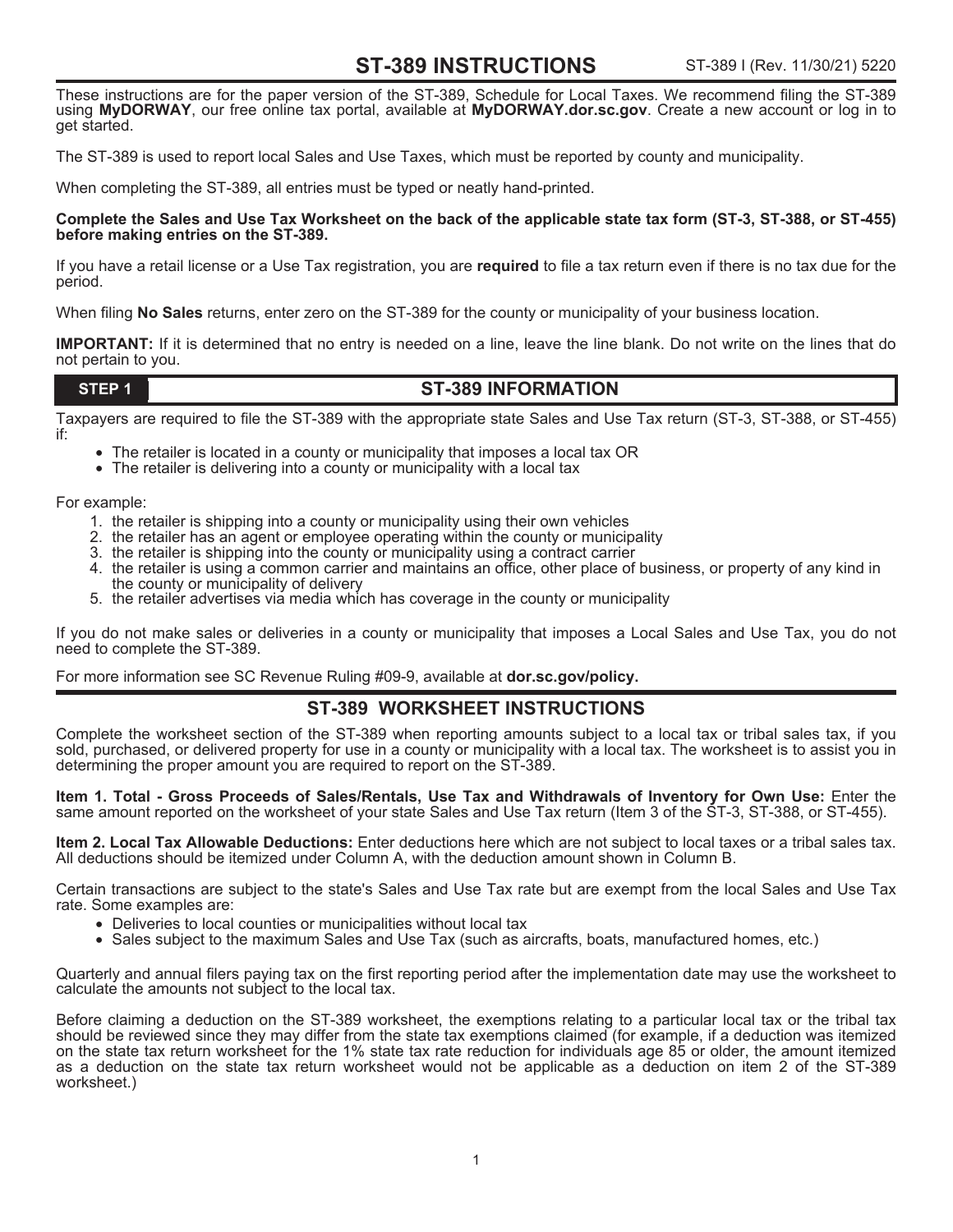Sales of unprepared foods are exempt from the state Sales and Use Tax rate. However, local taxes still apply to sales of unprepared foods unless the local tax law specifically exempts such sales. As a result, sales of unprepared foods that are subject to a local tax must be included on the ST-389 worksheet.

There are various local Sales and Use Taxes which are imposed in addition to state Sales and Use Tax. Some local taxes may provide the same exemptions, while others may be different. As a result, you should examine the amounts reported for a particular local tax before reporting the net taxable amount for a particular local tax. For an updated list of counties which impose local taxes and the specific exemptions applicable to each, visit **dor.sc.gov/tax/sales-and-use.** 

If you have questions regarding exemptions, contact us at **SalesandUseTax@dor.sc.gov** or **1-844-898-8542**.

**Item 3. Total Amount of Deductions:** Enter the total allowable deductions from Column B.

**Item 4. Net Sales and Purchases:** Subtract item 3 from item 1. The total should match Column A, line 1, page 5 from the ST-389.

The amount on line 1, page 5 of your ST-389 will not match item 4 of your ST-389 worksheet when:

- Your sales, purchases, and withdrawals are made or delivered into a county or municipality with more than one local tax type OR
- more than one local tax type is reported

Do not claim credits on this form. To claim a refund, we recommend using MyDORWAY, available at **MyDORWAY.dor. sc.gov**.

#### **STEP 2**

## **INSTRUCTIONS FOR COMPLETING THE ST-389, pages 1-5**

The ST-389 is a multi-part form with Capital Project Taxes reported on page 1, School District/Education Capital Improvement Taxes reported on page 2, Transportation Taxes and Catawba Tribal Taxes reported on page 3, Local Option Taxes reported on page 4, and Tourism Development Taxes reported on page 5. Use only the specific local tax codes listed on page 4 of the ST-389 instructions to report the locations subject to the applicable Local Option Tax.

Enter the business name, retail license or registration number, and the period ended as shown on the ST-3, ST-388, or ST-455 to which this schedule must be attached.

**Only one entry per line is allowed.** You can attach additional pages if more lines are needed.

**Name of County or Municipality:** Enter the name and four-digit County or Municipality Code of the county or municipality where a sale or delivery takes place when the county or municipality has a local tax. You can find a list of County and Municipality Codes on pages 3 and 4 of the ST-389 instructions.

# **CALCULATING LOCAL TAX**

**Code:** Enter the name and code for the county or municipality with a local tax.

**Column A - Net Taxable Amount:** Enter the net taxable sales or purchases made for each county or municipality.

Do not claim credits on this form. To claim a refund, we recommend using MyDORWAY, available at **MyDORWAY.dor. sc.gov**.

**Column B - Local Tax:** Multiply Column A by 1% and enter the amount in Column B for each county or municipality that imposes a local tax.

# **STEP 3 DETERMINE TOTAL AMOUNT DUE**

Line 1: Enter the total of all net taxable sales listed in Column A of the ST-389 and additional ST-389 pages, if applicable, on line 1 of page 5. Be sure to include the total of all entries from all pages.

**Line 2:** Add all local taxes due and enter the total of Column B on line 2 of page 5.

# **STEP 4 ENTERING TAX FROM THE ST-389**

Enter the amount from Column B, line 2 in the summary on your state Sales and Use Tax return:

- Line 5 of ST-3
- Line 6 of ST-388 and ST-455

Keep a copy of the completed ST-389 for your records.

You must attach all applicable pages of the ST-389 to your appropriate state Sales and Use Tax return. Returns are due by the 20th of the month.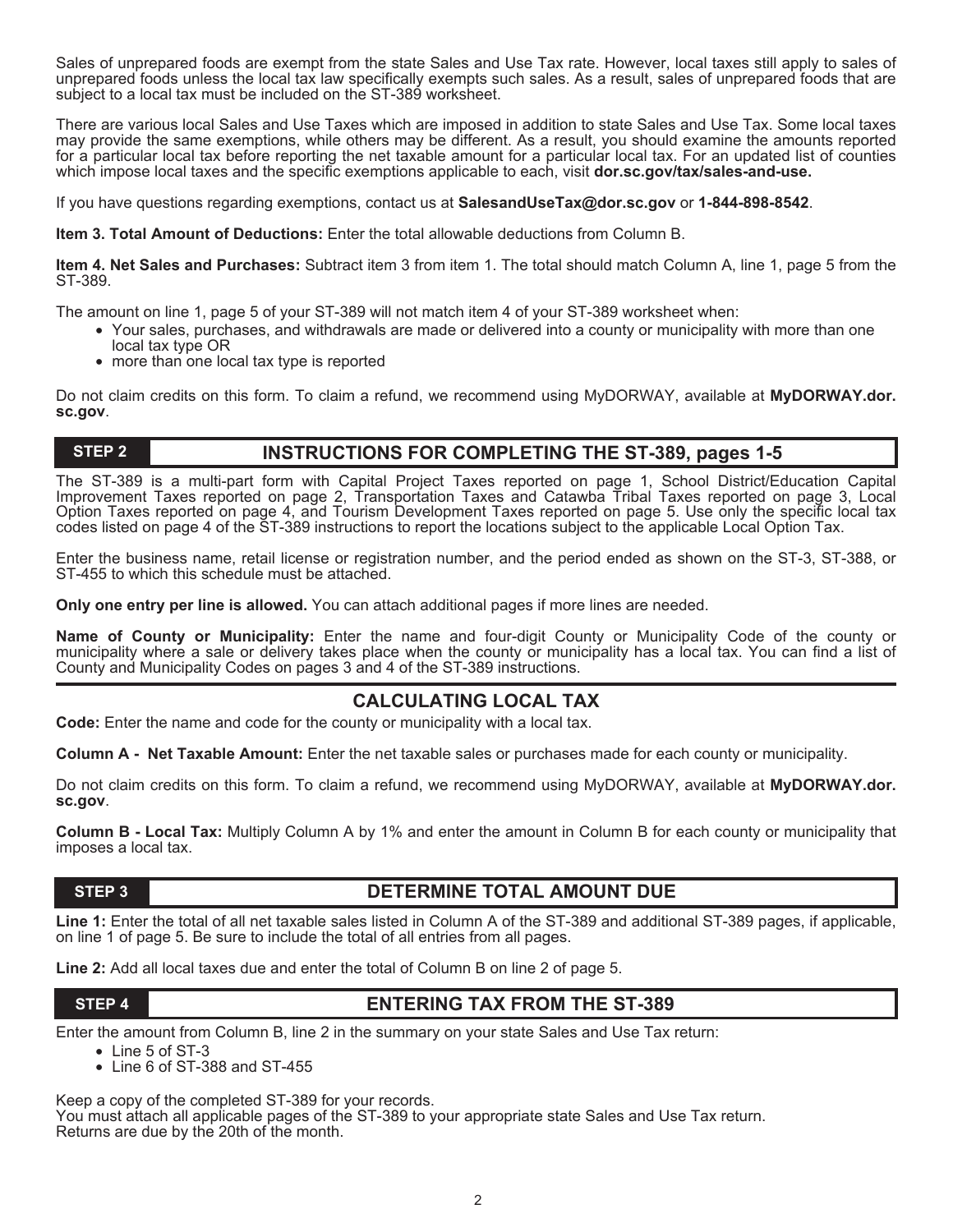# **CODES FOR LOCAL TAXES**

(For Tax Periods 1-1-22 and after)

When completing the ST-389, Schedule for Local Taxes, only list one entry per line. Use the appropriate four-digit County or Municipality Code listed below for the specific local tax. Each code reflects the location at which the sale was made, which is usually where the business is located, the place of delivery, or physical presence by acceptance of the goods sold, if different from the business location.

For tax periods prior to May 2021, these four-digit codes are available at **dor.sc.gov/tax/sales/forms**.

## **1. CAPITAL PROJECT TAX**

| <b>Name of County or Municipality</b> | Code | <b>Name of County or Municipality</b> | Code |
|---------------------------------------|------|---------------------------------------|------|
| <b>AIKEN</b>                          | 1002 | <b>LAURENS</b>                        | 1030 |
| <b>ALLENDALE</b>                      | 1003 | LEE.                                  | 1031 |
| <b>BAMBERG</b>                        | 1005 | <b>MARION</b>                         | 1034 |
| <b>BARNWELL</b>                       | 1006 | <b>MCCORMICK</b>                      | 1033 |
| <b>CALHOUN</b>                        | 1009 | <b>NEWBERRY</b>                       | 1036 |
| <b>CHESTER</b>                        | 1012 | <b>ORANGEBURG</b>                     | 1038 |
| <b>COLLETON</b>                       | 1015 | <b>SALUDA</b>                         | 1041 |
| <b>EDGEFIELD</b>                      | 1019 | <b>SPARTANBURG</b>                    | 1042 |
| <b>FLORENCE</b>                       | 1021 | <b>SUMTER</b>                         | 1043 |
| <b>GREENWOOD</b>                      | 1024 | <b>WILLIAMSBURG</b>                   | 1045 |
| <b>HORRY</b>                          | 1026 | <b>YORK</b>                           | 1046 |
| <b>LANCASTER</b>                      | 1029 |                                       |      |

### **2. SCHOOL DISTRICT / EDUCATION CAPITAL IMPROVEMENT TAX**

| <b>Name of County or Municipality</b> | Code | <b>Name of County or Municipality</b> | Code |
|---------------------------------------|------|---------------------------------------|------|
| <b>AIKEN</b>                          | 5021 | <b>DILLON</b>                         | 5170 |
| <b>ANDERSON</b>                       | 5040 | <b>HORRY</b>                          | 5261 |
| <b>CHARLESTON</b>                     | 5101 | <b>JASPER</b>                         | 5271 |
| <b>CHEROKEE</b>                       | 5111 | <b>KERSHAW</b>                        | 5281 |
| <b>CHESTERFIELD</b>                   | 5131 | <b>LEXINGTON</b>                      | 5320 |
| <b>CLARENDON</b>                      | 5140 | <b>MARLBORO</b>                       | 5351 |
| <b>DARLINGTON</b>                     | 5161 |                                       |      |

## **3. TRANSPORTATION TAX**

| <b>Name of County or Municipality</b> | Code | <b>Name of County or Municipality</b> | Code |
|---------------------------------------|------|---------------------------------------|------|
| <b>BERKELEY</b>                       | 1008 | <b>JASPER</b>                         | 1027 |
| <b>CHARLESTON</b>                     | 1010 | <b>RICHLAND</b>                       | 1040 |
| <b>DORCHESTER</b>                     | 1018 |                                       |      |

**4. CATAWBA TRIBAL TAX -** Use only if making sales on the reservation.

| <b>Name of County or Municipality</b> | Code |
|---------------------------------------|------|
| LANCASTER                             | 1029 |
| <b>YORK</b>                           | 1046 |